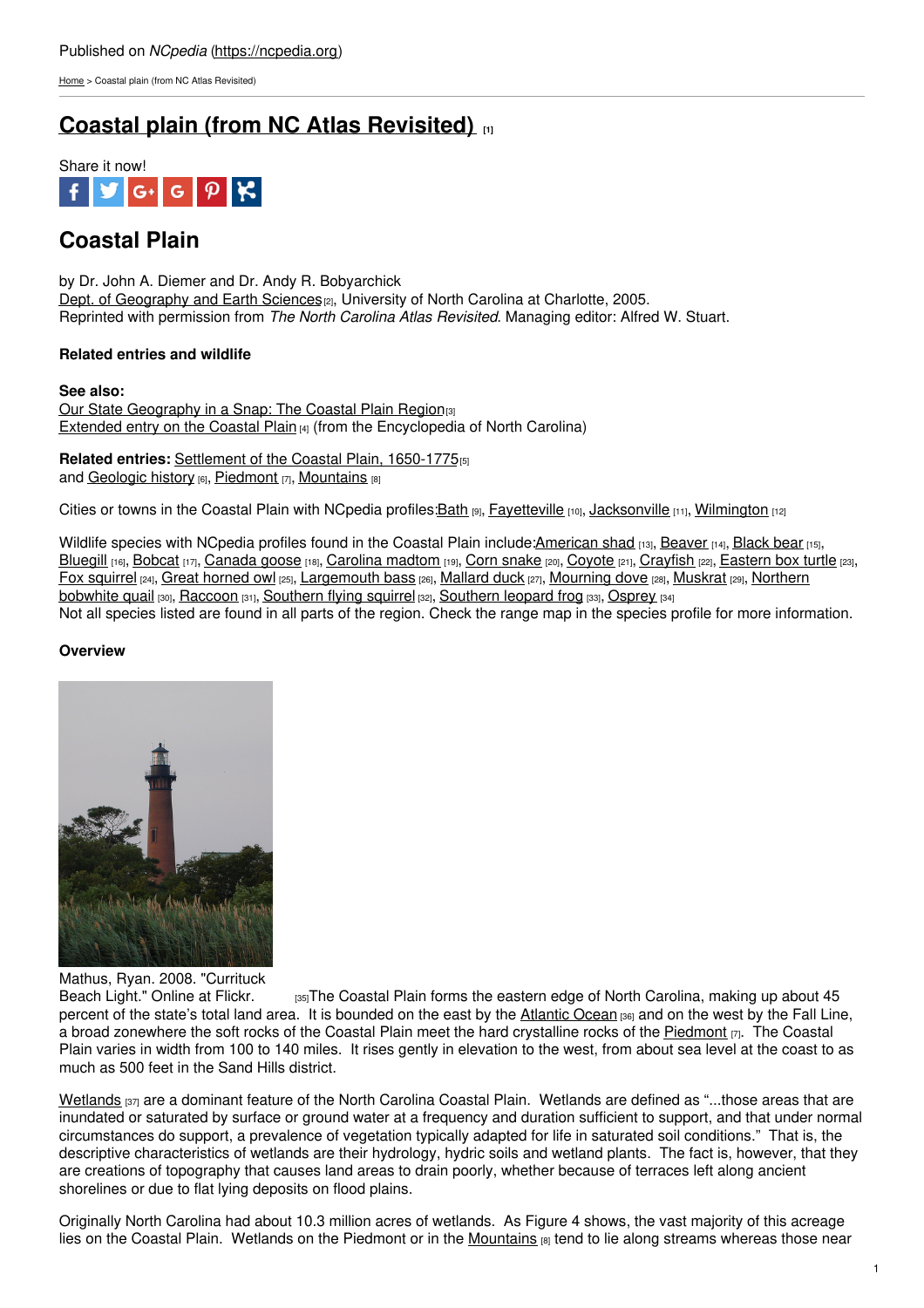the coast are products of that region's low elevation. About half of the state's original wetlands have been drained and converted to forestry, agriculture or urban uses. Most of the remaining inventory is in freshwater wetlands. About 240,000 acres originally were in salt marshes and more than 85 percent of that acreage remains undisturbed. Wetlands can provide valuable wildlife and aquatic life habitat, shoreline stabilization, and flood storage. About two-thirds of North Carolina's rare, threatened and endangered species of plants and animals live in wetlands. Wetlands often provide crucial water quality benefits by trapping sediment, nutrients and toxic pollutants by filtering them from urban or agricultural runoff before they enter streams.



#### Figure 4 - Wetlands

In June, 1998, a Federal court temporarily lifted controls on wetland draining and conversion. Between then and March, 1999, about 12,000 acres were drained without permits. Since that time about 6,400 of those acres have been restored to their original condition. The NC [Division](http://portal.ncdenr.org/web/wq) of Water Quality [38] resumed permitting with stricter application of the legal requirements in March, 1999. Table 1 summarizes the wetlands acreage that was permitted for drainage by the NC Division of Water Quality between 1992 and 2001. The large acreage on the Coastal Plain in 1997 was due largely to development of the Buckhorn Reservoir. The large removal in 1998 was attributable largely to the expansion of the Texas Gulf phosphate mine in Aurora. The sharp drop in acreage beginning in 1999 reflects the more rigorous enforcement by the NC Division of Water Quality.

| Year         | Mtns | Piedmont | <b>Coastal Plain</b> | <b>Total</b> |
|--------------|------|----------|----------------------|--------------|
|              |      |          |                      |              |
| 1992         | 16   | 122      | 264                  | 402          |
| 1993         | 27   | 211      | 393                  | 631          |
| 1994         | 16   | 244      | 528                  | 788          |
| 1995         | 15   | 209      | 825                  | 1,049        |
| 1996         | 28   | 206      | 462                  | 696          |
| 1997         | 9    | 197      | 1,500                | 1,706        |
| 1998         | 6    | 107      | 2,704                | 2,817        |
| 1999         | 13   | 262      | 150                  | 425          |
| 2000         | 6    | 166      | 281                  | 453          |
| 2001         | 3    | 97       | 68                   | 168          |
| <b>TOTAL</b> | 139  | 1,821    | 7,175                | 9,135        |

Source: Final Statewide Wetlands and Stream Management Strategy, NC Division of Water Quality, March, 2002.

The Coastal Plain is sub-divided into two major sub-areas. The Outer Coastal Plain, or Tidewater, lies closest to the ocean, is extremely flat, averages less than 20 feet above sea level and contains large swamps and lakes indicative of poor drainage conditions. Eleven of the 12 counties that have 55 percent or more of their areas in wetland soil areas are in the Tidewater section. Streams on the Outer Coastal Plain are brackish and subject to tidal fluctuations in level.

The Inner Coastal Plain is higher in elevation and better drained. Locally, however, there are distinctive wetlands or upland bogs known as [Pocosins](https://www.ncpedia.org/pocosins) [39]. There are also the [Carolina](https://ncpedia.org/carolina-bays) Bays [40], elliptical lakes of unknown origin. Many pocosins originated as Carolina Bays which have since filled with vegetation and sediment.

The Fall Line marks the boundary between the Coastal Plain and the Piedmont. Rivers that rise in the Blue Ridge Mountains flow across the Piedmont and enter the Coastal Plain at the Fall Line. This boundary is characterized by steep river gradients and rapids. Downstream of the Fall Line, the rivers flow to the southeast and have carved broad, low valleys in the soft, easily eroded sediments of the Coastal Plain. There the rivers have gentle gradients and are flanked by swamps and marshes. They are generally navigable all the way up to the Fall Line, an important factor in the early settlement of the region from the coast. A distinctive feature along the Fall Line is the Sand Hills (Figure 1). These deposits originally formed as wind-blown sand dunes. They are permeable, quartz-rich deposits that produce welldrained, acidic soils that are deficient in plant nutrients.

The coastal margin north of Cape Lookout is a "drowned coast," in which the sea level rise associated with the end of the last Ice Age and the continual melting of the ice caps has caused the ocean to invade the lower reaches of river valleys. This drowning has produced large embayments such as [Albemarle](https://www.ncpedia.org/sounds) and Pamlico Sounds [41]. Associated with these embayments is a string of barrier islands that are separated from the mainland by as much as 20 miles, the Outer Banks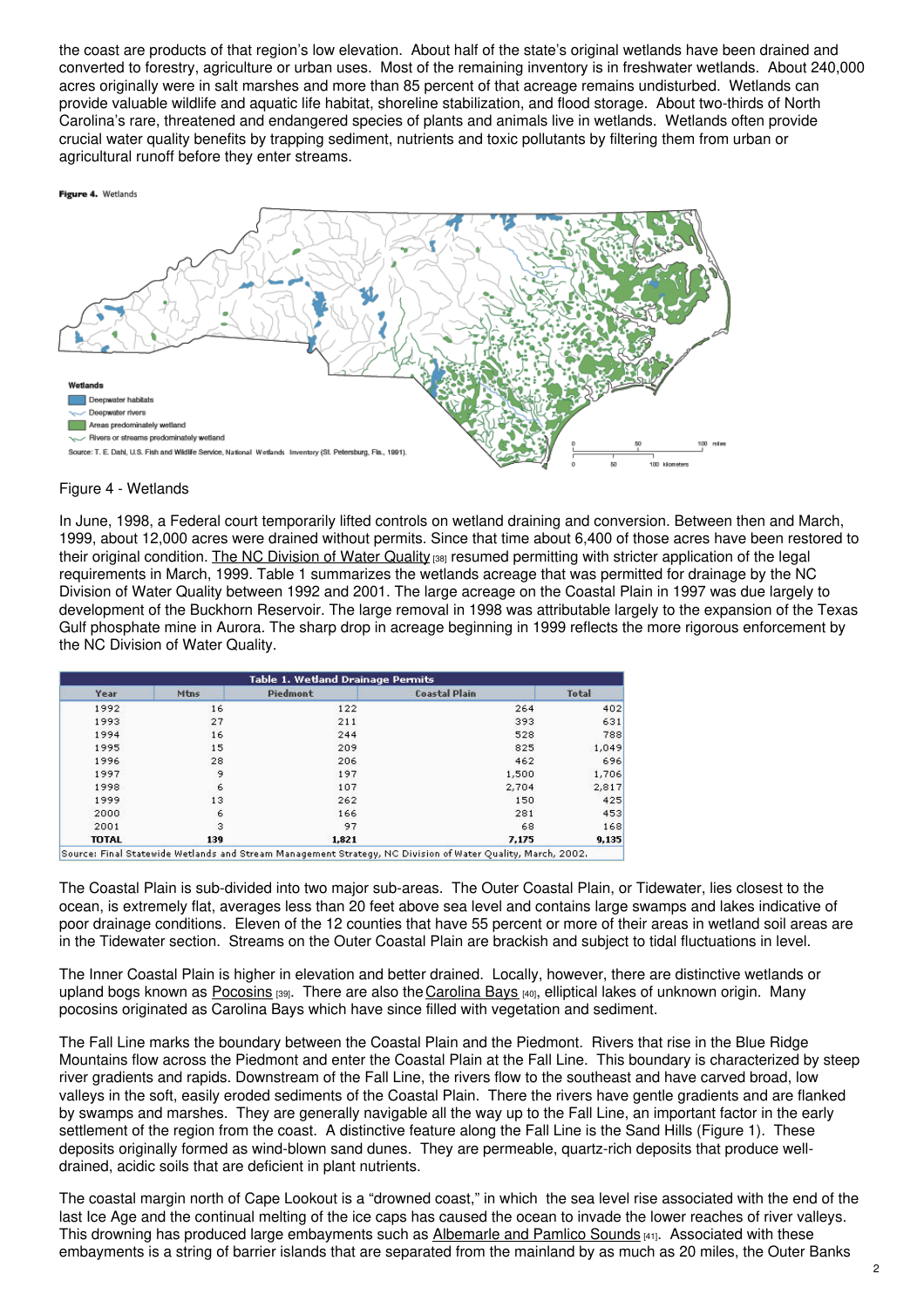(Figure 5). These linear islands apparently were formed as sea level rose over old beach ridges and sand dunes. Continued rises in sea level, accompanied by wave and wind action, cause these islands and their lagoons to slowly move inland. This steady inland migration, known as barrier island rollover, plus the exposure to hurricanes and other storms, makes the many developments along these attractive shores highly vulnerable to damage and destruction. The most famous example of this is the historic Cape Hatteras [lighthouse](https://ncpedia.org/cape-hatteras-lighthouse) [42]. This lighthouse has been moved farther inland to protect it from erosion.

Figure 5. Major Coastline Features of the Outer Banks



Lource: J. W. Clay, D. M. Orr Jr., and A. W. Stuart, eds., North Carolina Atlas: Portrait of a Changing Southern State (Chapel Hill: University<br>Solventh Carolina Press, 1975). Figure 5 - Major coastline features of the Outer Banks

The lagoons and sea marshes along the coast near the Outer Banks are vital parts of the coastal ecosystem. The shallow shoals and sand bars that are associated with barrier islands are constantly shifting in location. They have presented sailors with very hazardous waters in which to navigate and this stretch of the Atlantic coast is so littered with shipwrecks that it is known as "The [Graveyard](https://ncpedia.org/graveyard-atlantic) of the Atlantic [43]." These dangerous waters also made it difficult for early explorers and settlers to land on the northeast coast of North Carolina.

South of Cape Lookout is the Cape Fear Uplift, where the coast was gently folded upwards. Instead of drowning the river valleys, the uplift exposed an even coastline, along which have formed long stretches of broad beaches. The deep embayments found to the north are not present, nor are extensive barrier islands. Historically, this length of coast was somewhat more accessible, despite the Frying Pan Shoals that make the mouth of the [Cape](https://ncpedia.org/rivers/cape-fear) Fear River [44], the entrance to the port of Wilmington, dangerous and which requires dredging to maintain a navigable channel. Today this region is known for its miles of wide, sandy beaches that extend southward through the Grand Strand of South Carolina.

### **Image sources:**

Mathus, Ryan. 2008. "Currituck Beach Light." Online at Flickr at<https://www.flickr.com> [35]. Accessed 2/2011.

Dahl, T. E. 1991. "National wetlands inventory." Reprinted in*The North Carolina Atlas Revisited*.

N. C. Division of Water Quality. 2002. "Final statewide wetlands and steam management strategy." Reprinted in*The North Carolina Atlas Revisited.*

Clay, J. W., D. M. Orr Jr., and A. W. Stuart, eds. 1975.*North Carolina Atlas: Portrait of a Changing Southern State*. Reprinted in *The North Carolina Atlas Revisited.*

### **References and additional resources:**

Orr, Douglas Milton, and Alfred W. Stuart. 2000. *The North [Carolina](https://www.worldcat.org/oclc/43894925) atlas: portrait for a new century*[45]. Chapel Hill: University of North Carolina Press.

Powell, William Stevens, and Michael R. Hill. 2010.*The North Carolina [gazetteer:](https://www.worldcat.org/oclc/441211592) a dictionary of Tar Heel places and their history* [46]. Chapel Hill: University of North Carolina Press.

Stuart, Alfred W. *The North Carolina Atlas Revisited.* 2005.